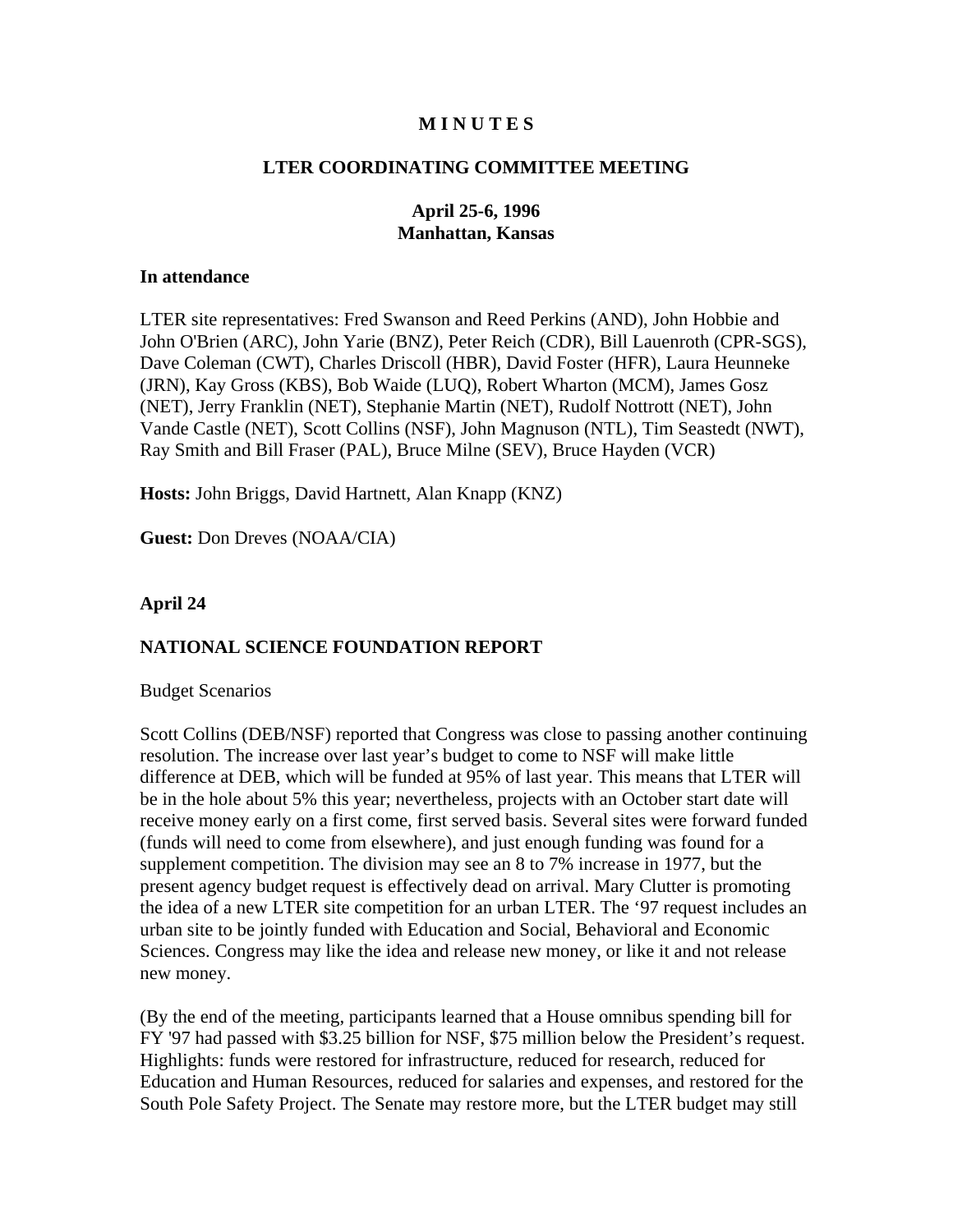be negatively impacted. The bill included a proposal that the name of the agency be changed to the National Science & Engineering Foundation.)

There will be no cross-site competition this year, but the LMER-LTER workshop is still on, and the Network Office competition has reached the site-visit stage. The review team will visit both the University of New Mexico and SUNY-Buffalo, NY.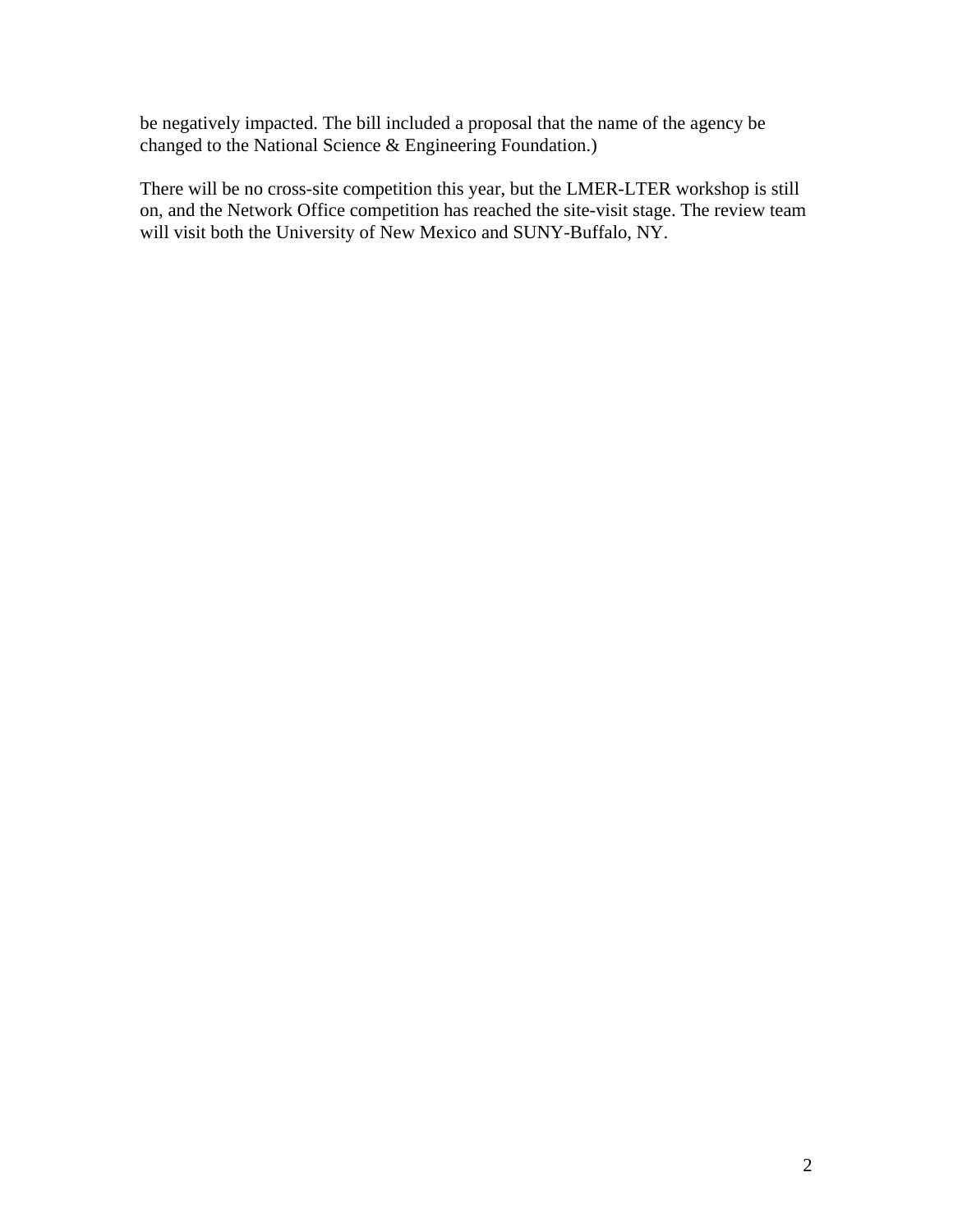### LTER Renewal Panel Results

All six sites reviewed (AND, CWT, KNZ, NTL, PAL, SGS) were re-funded; two were required to submit addenda. Data accessibility was an important factor. Some reviewers had trouble obtaining data that was supposedly online, and they insisted that at least core data be accessible online. Collins noted that, while LTER does a better job in this area than any other group in the ecological community, NSF administration wants good core data and metadata online to promote science and collaborative opportunities. LTER needs to emphasize that it is leading in this area by encouraging the larger ecological community to come up to speed, possibly through the National Ecological Analysis and Synthesis Center.

John Hobbie (ARC) noted that LTER has a broad data management policy in place, and that historically as a group LTER sites do not impose standards. Nevertheless, he argued, there has to be some uniform charge to LTER panels and continuity of policy within DEB. He cited the example of the JGOFS program, which recently set a two-year data availability policy. (Scott Collins provided other examples, including Systematics, Inventories and LTREB, but acknowledged that few sites in these programs have anything online yet.) Since the LTER sites are playing to two audiences—NSF and the greater ecological community—reviewers may be getting mixed messages. What should expectations be? How many and what kind of datasets should be online? What standard should be followed? Fred Swanson suggested that the sites might need to exercise some self-discipline in getting their datasets in order and making them accessible. He offered to share H.J. Andrews' recent review experience and to help prepare the next cohort. Finally, Scott Collins urged the group to use this requirement to demonstrate the value of LTER to the community, to set an example and promote LTER in a positive sense. "The writing is on the wall," he said. "There is no longer an excuse for any site to delay."

### Program Officer Candidates

Division of Environmental Biology program officer candidates are needed from LTER to replace Scott Collins. Chair Jim Gosz showed a chart of the rotating program officer model and stressed the importance of the sites taking responsibility to ensure that there are LTER cognizant people in DEB. John Magnuson (NTL) reminded the group that providing program officers not only serves the community, but also is useful for the site. Scott Collins noted that Gaius Shaver (ARC) will start in and Tom Frost (NTL) has committed for 1997. Both will have the option to work in Long-Term Projects.

# **OXFORD CONTRACT**

Publications Committee chair Bruce Hayden (VCR) reported that two weeks ago Oxford expressed new concerns about electronic publications in the near-completed contract negotiations, providing amended contract language for LTER's consideration. The Publications Committee found the new language and its implications unacceptable. From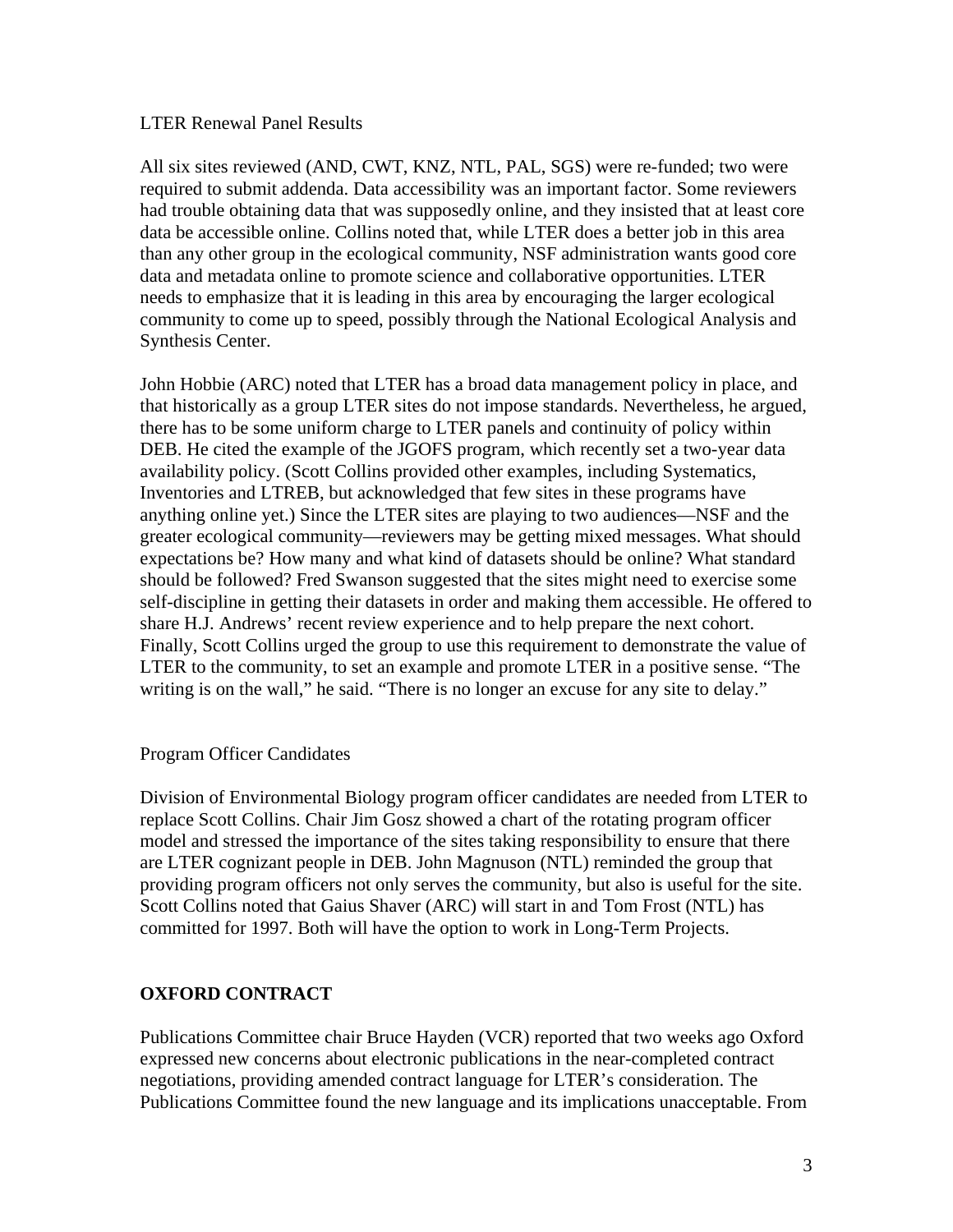their comments, Hayden crafted language for the LTER/CC's review. New issues raised include the possibility of LTER material being sold to third parties without prior author knowledge and approval, Oxford claiming exclusive rights to LTER Internet postings that are in direct conflict with NSF's public access policy, and overly restrictive or inaccurate use of terms such as "verbatim presentations" and "raw data." The Publications Committee

agreed that any derived publications should at least afford the author(s) an opportunity to incorporate new and/or contradictory findings.

Hayden sought the LTER/CC's comment on how the draft language he provided could be improved or perfected to protect LTER's rights. He posted recommendations for their consideration and decision: 1) LTER must make a promise not to use verbatim material from the covered publications online without permission from the publisher, 2) the LTER/CC will empower the LTER/EXEC to approve the final wording of the contract, and 3) the contract language should include the opportunity for amendment or withdrawal after a period of two years. The group agreed to review the new Oxford text and the proposed changes and recommendations and provide feedback for a decision the next day.

On a related matter, Scott Collins volunteered that if a site synthesis volume is a criteria the sites want, he would take it as a suggestion to NSF to be included in the LTER site review panel guidelines.

# **EXECUTIVE COMMITTEE ELECTION**

(A list of past and present members is now available at *http://lternet.edu/program/ex\_mem.htm*)

Jim Gosz reported that three individuals were nominated via e-mail as possible replacements for John Hobbie (ARC), whose term on the LTER/EXEC has expired: Charles Driscoll (HBR), Stan Gregory (AND), and Ray Smith (PAL). He invited additional nominations from the floor, but none were put forward. The responsibility of being on the LTER/EXEC, he noted, may be more onerous now than in the past, with extra duties associated with the upcoming Network Office transition. He invited statements from the candidates present. Ray Smith emphasized an interest in maintaining budgets and bringing the LTER online data policy into accordance with site perspectives. Charles Driscoll emphasized promoting intersite work and reviewing data management activities. On behalf of Stan Gregory (not present), Fred Swanson noted that Gregory's work focuses on forest-stream interactions and limnology, and that he has been active in intersite work.

The first vote resulted in a near-tie between Driscoll and Smith (10 votes were needed to win). A second vote was taken and Ray Smith was elected. Jim Gosz extended thanks to John Hobbie for his dedicated service to the Committee over the last three years.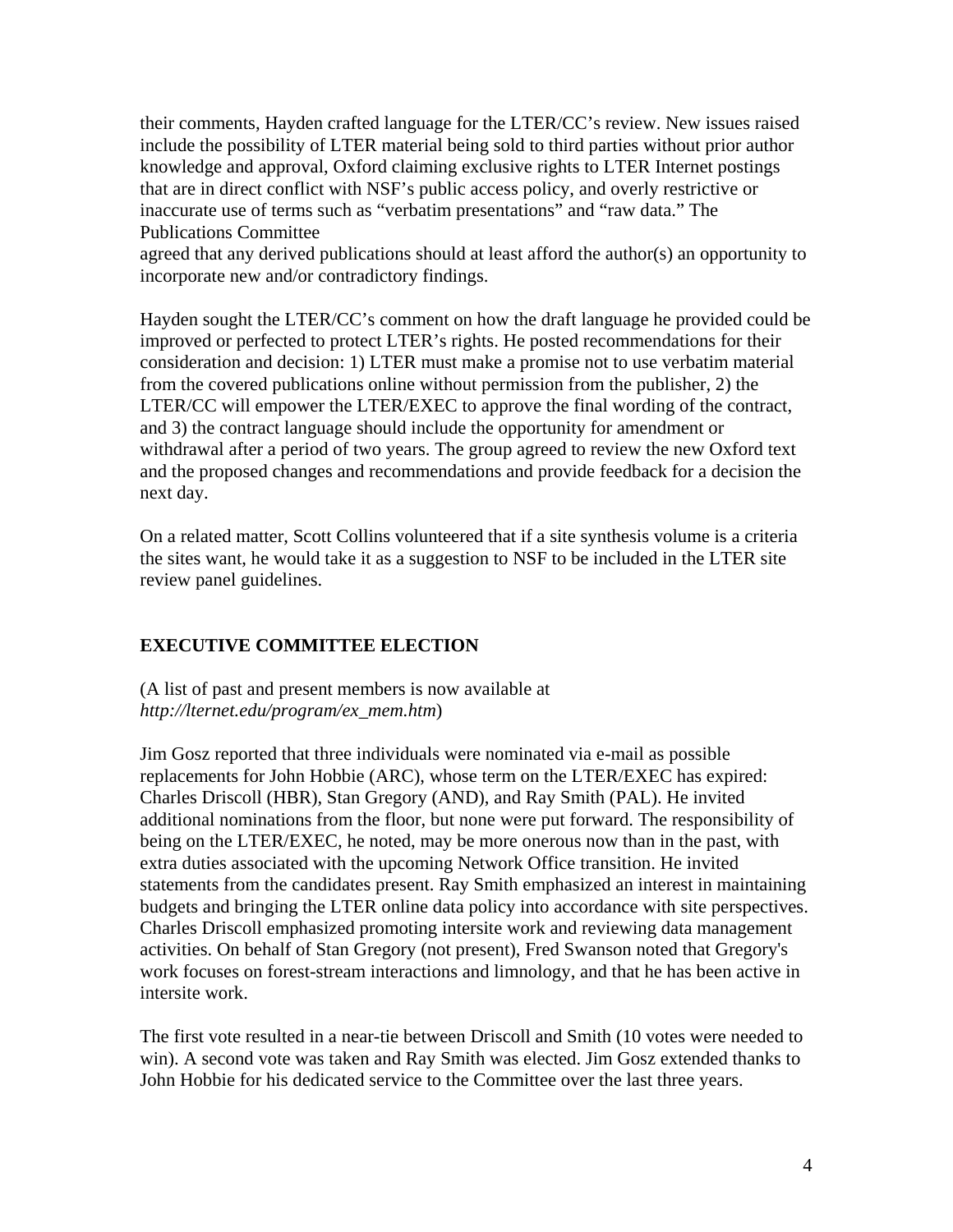# **FALL 1996 LTER/CC MEETING**

On behalf ot the LTER/EXEC, David Foster (HFR) reviewed the LTER/CC's past decision to organize the larger (two representatives per site) Coordinating Committee meetings around synthetic themes to stimulate synthetic activities and products. Meeting support in the Network Office proposal now being reviewed is designed with this structure in mind. The fall 1995 meeting at Cedar Creek, for example, incorporated sessions on the topic of Biodiversity (see Biodiversity workshop report below).

The fall 1996 meeting, scheduled for Harvard Forest, will address regional science topics and will include a field trip to the Hubbard Brook site if cost and logistical concerns can be resolved. The media workshop previously planned for the fall meeting fell through as it became clear that the entire cost would fall on the site. The LTER/EXEC decided instead on the regional science theme, which particularly should be enhanced by the experience from the first two augmented sites (North Temperate Lakes and Coweeta) that have regionalization as part of their research programs. The regional theme should also serve to tie together the activities of Harvard Forest and Hubbard Brook. David Foster solicited feedback from the group about the topic and workshop to help identify thrusts or subtopics to allow sites working on similar topics, such as disturbance, to get together. The following subtopics were settled upon:

*Regionalization/Regional Scale Subthemes:* Scaling up (process, modeling) Gradients/Ecotones Disturbance Human/Social Context

# **1997 COORDINATING COMMITTEE MEETINGS**

Chair Jim Gosz invited feedback on future LTER/CC meeting topics and structure, as well as what products PIs would like to see from these thematic meetings (books, synthetic workshops, etc.). He noted that if the LTER/EXEC Network Office proposal is funded, there will be other opportunities for workshops. After discussion, the following themes and meeting locations were tentatively agreed upon. It was also agreed that themes would be developed at the network, rather than the site, level so that it was not considered critical that the host site and theme match up according to site specialty.

Future LTER/CC Meeting Themes:

### *1997*

 Ecological Applications to Policy and Management (AND, spring 1997) Climate Variability and Ecological Responses, and Carbon Fluxes (PAL, UCSB & NCEAS, fall 1997)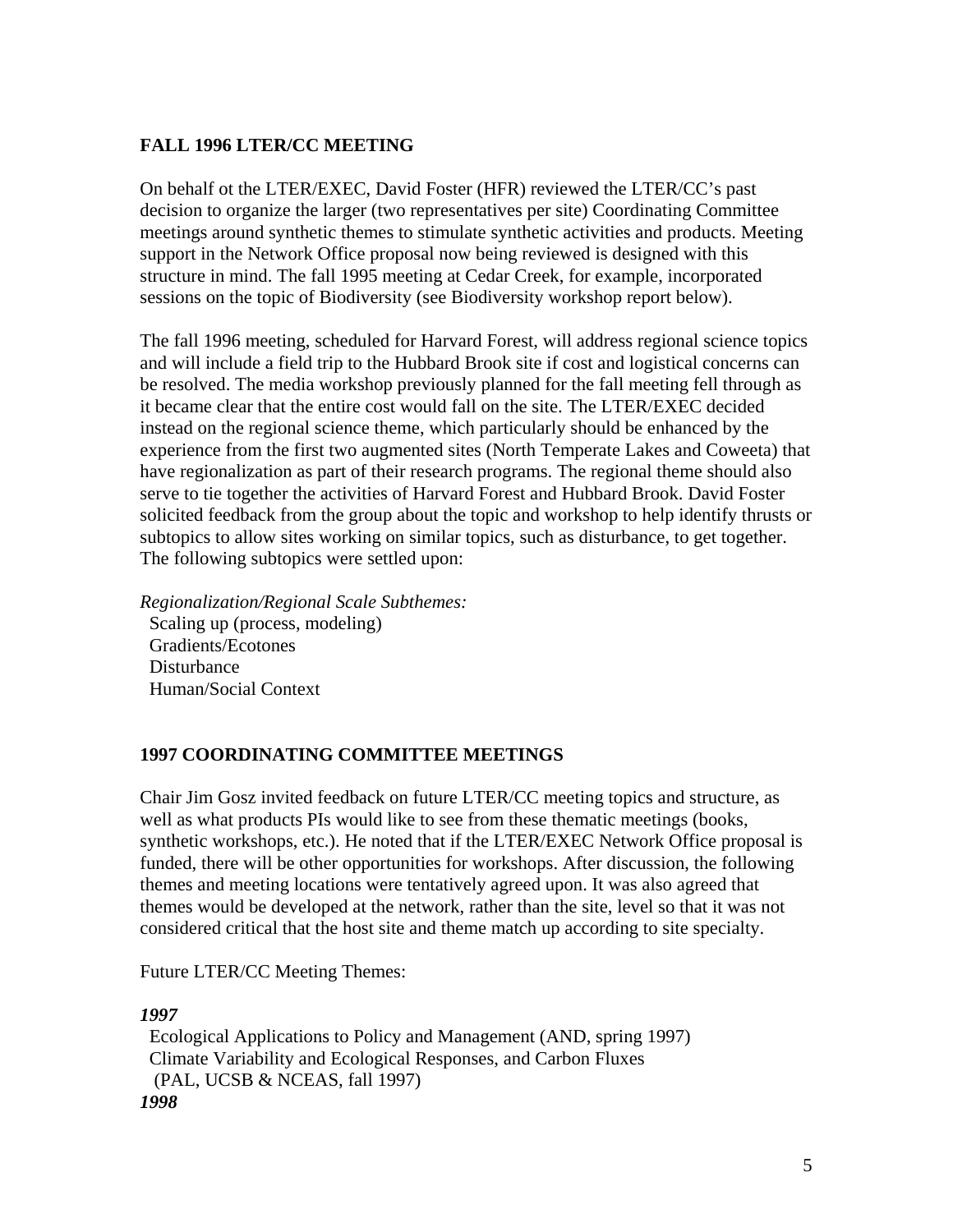Population Demography/Dynamics (SGS and NWT, spring 1998) Interactions Between Ecological Systems Society (NTL, fall 1998) *1999* Complex Systems (SEV, spring 1999) Disturbance and Recruitment Dynamics (LUQ, fall 1999)

# *2000 and Beyond*

 Biological Legacies Comparative Study of Ecological Processes Simulation Modeling Site Histories

## **IMAGERY ARCHIVE**

Following up on a proposal presented to the community by Bill Schlesinger (JRN) last year, NOAA Corps Officer Don Dreves was invited to present information on the Global Fiducial Program (GFP), an initiative begun by then-Senator Al Gore's recommendation that classified technologies be used in research. Some of these technologies have been used in research for 20 years, for example, in geological mapping. Demonstration projects, such as the Civil Requirement Group (NASA, EPA, DOE, NSF, CIA), have already been completed. The intelligence community wants civil agencies like NSF to buy into the program, and within NSF LTER is a particularly good fit.

The objectives of the GFP are: 1) to use national classified assets to obtain a long-term record at sites worldwide to study environmental processes and changes that occur over years or decades (natural environmental variation, human-caused changes); and 2) to benefit the next generation of scientists (the long-term record available will be declassified at some point). Once met, GFP objectives will: 1) make data available in an active archive (data will be classified, oldest likely to be declassified in future), 2) allow analysis of data to document environmental change and understand long-term processes (classified data available to properly cleared scientists, can prepare unclassified derived products).

Dreves distributed a MEDEA-recommended site selection list of 132 sites (including most LTERs), and provided Jim Gosz with a program summary. The GFP program involves: 1) calibrating sites (have ongoing investigations and other imagery, use to help understand NTM assets); 2) establishing change detection and process study sites (sites or transects most useful to study long-term change, coordinate with on-the-ground activities or unclassified imagery record, if possible); and 3) identifying criteria for selection (agency mission and mandates, long-term environmental change). Participating agencies will have the opportunity to get images for sites that normally would not be accessible, either due to cost or their classified nature. It is possible to define a central point and boundaries, with accuracy to a 10th of a minute. The intelligence community expects to produce 6,000 to 12,000 images per year—about 12 images/site on average.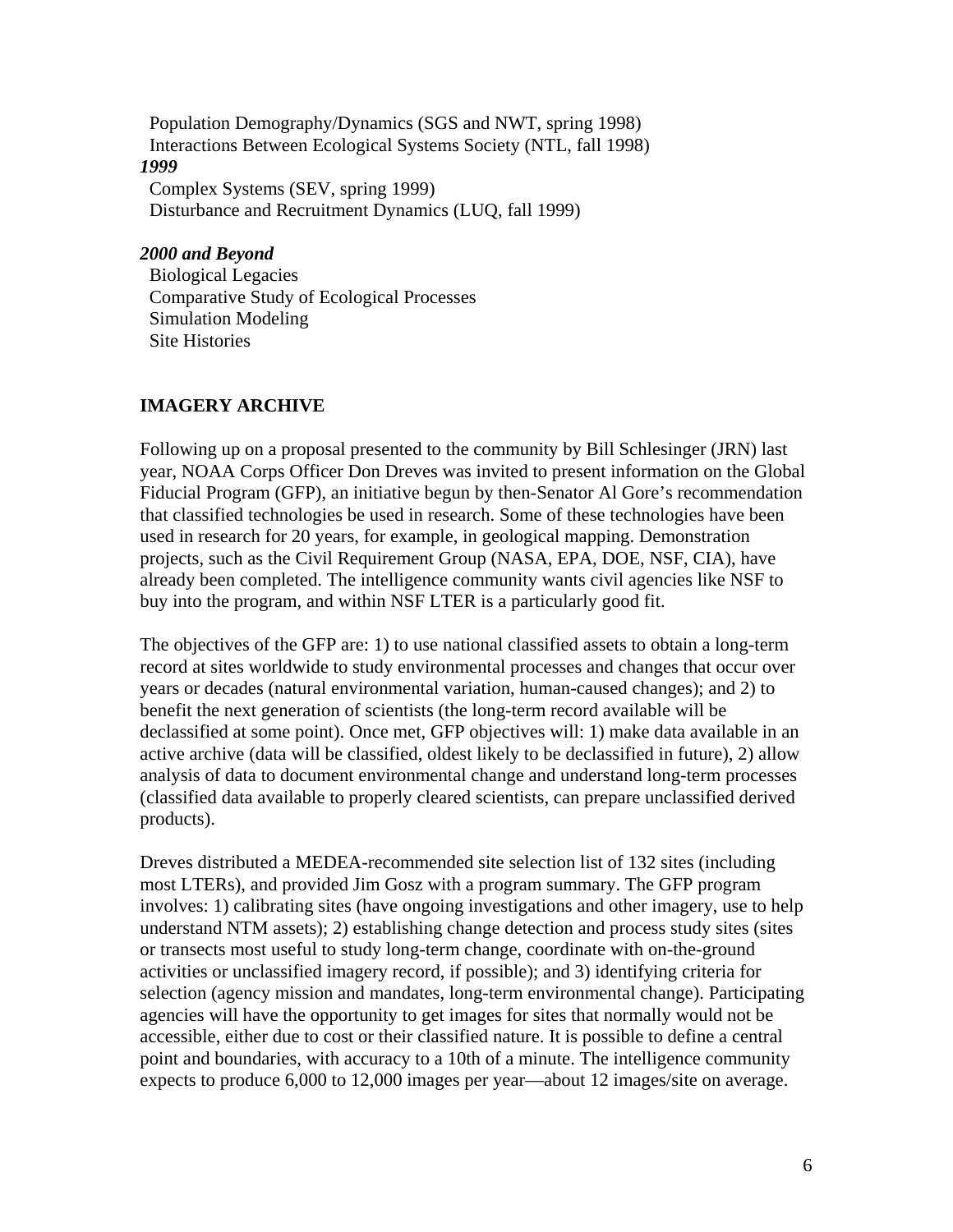Currently declassified data include Corona satellite data, ER-2 and Blackhawk datasets from around 1969-1972.

The data and information management intelligence community is funding this effort out of an environmental program created a few years ago. They have agreed to provide: 1) data (digital form, one central location); 2) data access (via a database management system with a user-friendly interface that will enable browsing  $(B & W\text{ panchromatic})$ imagery, remote access to directory over a secure line); and 3) archives (will make data available for fiducial sites, pointers to data location—Reston, Virginia—in database management system, and pointers to unclassified data sources). There will be a web-type page with a link to the relevant person with classified clearance.

A policy for analysis access is presently being created by the central imagery office. The policy likely will include: 1) a PI and government project leader will be identified for each site, and 2) ongoing analysis and evaluation (to assure data quality, that collections accomplish the program purpose, and that data are useful). In discussion it was noted that spectral imagery now cannot be used in a derived publication, and that journals will have to start making accommodation. Bob Wharton (MCM) cited a recent example of using unclassified derived products for publication (see Schlesinger, W.H. and N. Gramenopoulos. 1996. Archival photographs show no climate-induced changes in woody vegetation in the Sudan, 1943-94. *Global Change Biol*. 2, 101-105).

The primary intention of the program will be to create a digital archive. The intelligence community has agreed to fund program development and capital investment for the archive startup, and to provide digital data. The plan is to develop a self-managed working group of civil agency participants. If NSF, NOAA and USGS do not nominate sites and demonstrate an interest in participating in a timely manner, the intelligence community will likely withdraw the program. Dreves pointed out that there are no direct costs to the civil agencies (other than personnel) for at least five years (USGS budget includes support) but, down the line, there may be maintenance costs at the agency level. There are some restrictions of which to be aware: 1) the activity cannot interfere with national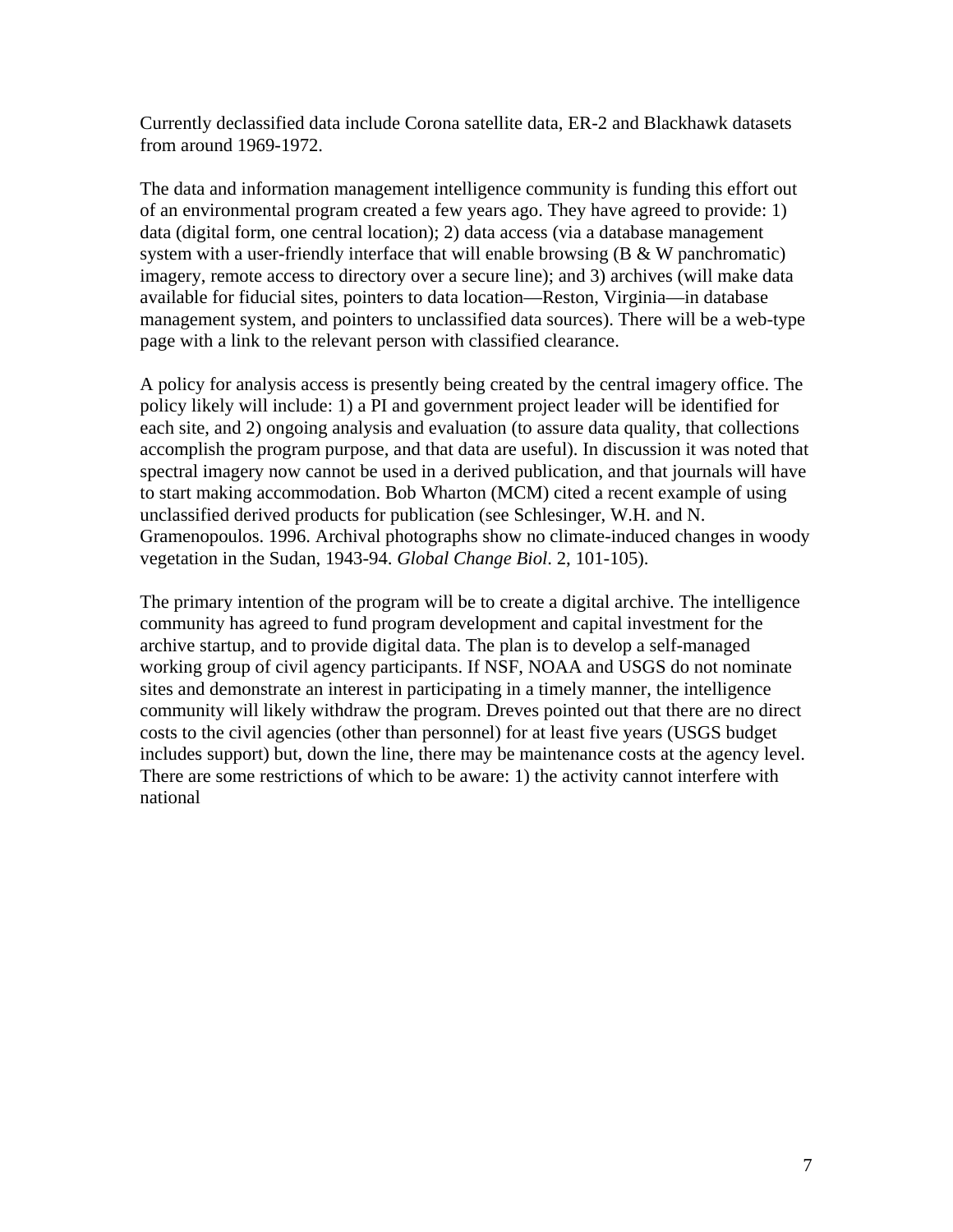security interests; 2) the resolution level provides a "soda straw," rather than a broad view; and 3) manual intervention, once coordinates and boundaries are defined, is not possible. The smart system computer will run more or less automatically, adjusting to cloud cover. However, in response to a significant event, agencies can obtain near realtime data.

The LTER/CC discussed whether it was essential initially for each site and NSF to have a person identified for this activity. It was decided that sites should have input (in terms of defining boundary conditions, spatial coverage, etc.) into the type of imagery obtained and that John Vande Castle (NET) would be a key person to obtain clearance as an extension of

his normal role. The process costs about \$3,000 per individual. The LTER-NASA remote sensing group should be able to inform this effort and be a centralized pool of talent for LTER, if appropriate clearances can be obtained. The imagery could be used in concert with SPOT or LANDSAT, since images of all areas at all sites would probably not be possible to obtain.

A hand vote showed unanimous interest among the sites in acquiring the imagery. (Although coordinates were provided to Bill Schlesinger previously, the Shortgrass Steppe, formerly Central Plans, site will need to provide new information to reflect its recent expansion.) Scott Collins agreed to notify NSF—ultimately Tom Baerwald in GEO—of the sites' support). Following a suggestion that a possible link could be made to the ILTER effort, Don Dreves urged site representatives *not to share this activity widely* —particularly with international colleagues—due to present sensitivities and possible national security concerns.

# **WORKSHOP REPORTS**

# LIDET Workshop

Tim Seastedt (NWT) reported that the critical nutrient data from the Long-Term Intersite Decomposition Experiment Team (LIDET) will soon be available. These data will be useful for addressing local and regional questions up to network-level questions. Mark Harmon is preparing a workshop report. The plan is to proceed with posting data online, testing hypotheses quickly, with a timeline of late fall for the draft stage on major synthetic questions. The group hopes to have a finished product early next year to submit to *Ecological Applications,* with the possible development of a book or synthesis volume later on.

### Soils Standarization Workshop

Dave Coleman (CWT) reported on the recent Soils Standardization workshop held 26-29 March at the Sevilleta and organized by Phil Sollins (AND), Phil Robertson (KBS), Caroline Bledsoe (NET), Bill Schlesinger (JRN) and Coleman. The 32 participants adopted a set of recommended methods to foster and enable cross-site analysis with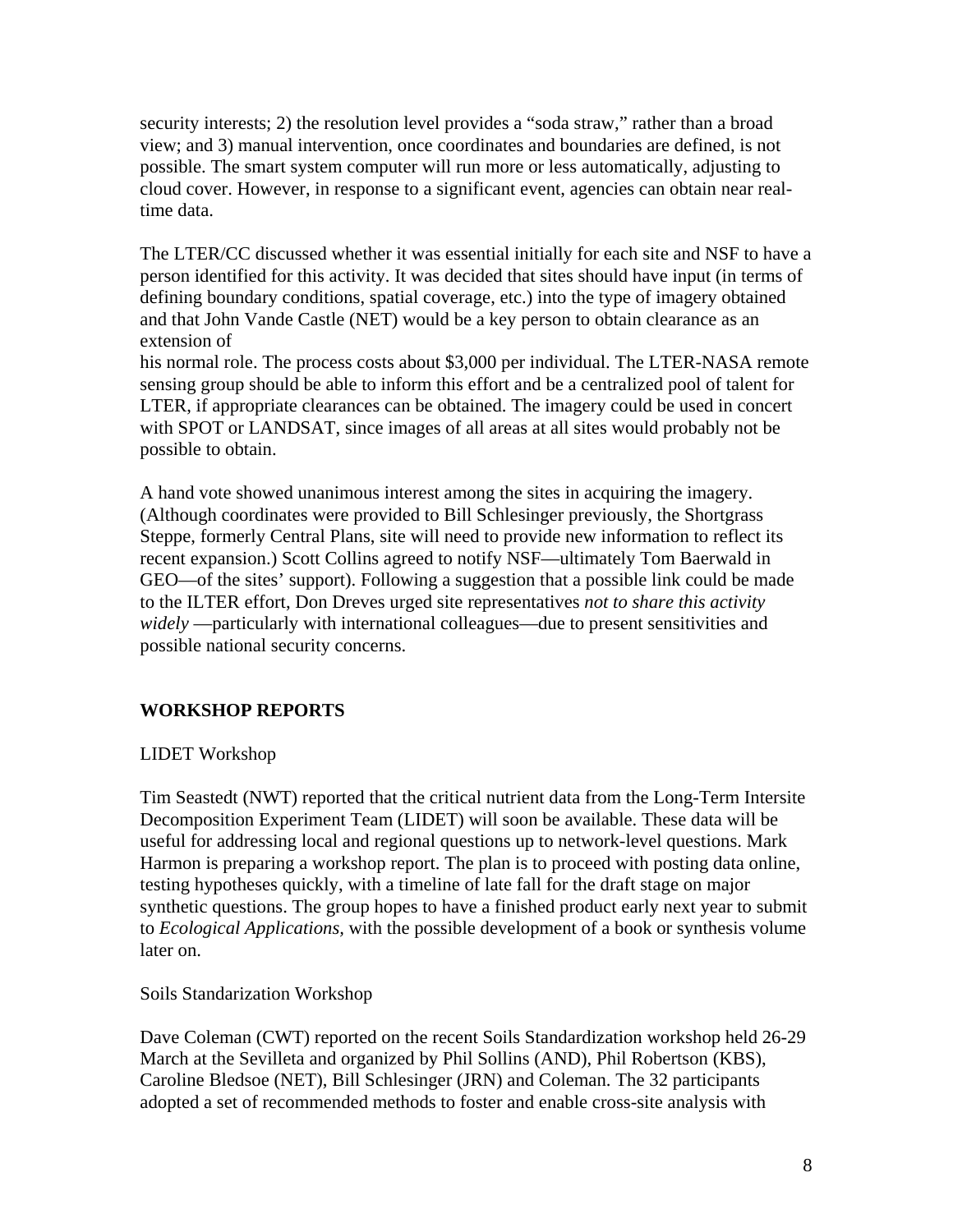respect to soil physical, chemical and biological properties. Many arrived with draft chapters in hand and participated in concurrent sessions across aspects of soil physics and chemistry. The product of the workshop has been proposed as the initial volume in the Oxford synthesis series. The Publications Committee will review with the LTER/EXEC on behalf of the LTER/CC whether it is appropriate.

Publications Committee chair Bruce Hayden gave initial advice to the group about planning a synthesis volume: it should be the product of a science activity or workshop that achieves synthesis. In other words, it should be more than a collection of papers on a common theme. For the soils volume, Phil Robertson (editor in chief) has over 50% of the material in hand and is in the process of identifying five anonymous, non-Network reviewers. The full manuscript will go back to the authors July 1, and will be submitted to the editors in August. The working title is "Soils Methods Standardization Volume."

#### *Workshop participants:*

David Armstrong (NTL), Robert Ahrens (NCRS), John Blair (KNZ), Caroline Bledsoe (NET), Richard Boone (HFR), David Coleman (CWT), Frank Day (VCR), Charles Driscoll (HBR), Edward Elliott (CSU), Timothy Fahey (HBR), Diana Freckman (MCM), James Gosz (NET/SEV), David Grigal (CDR), Peter Groffman (HBR), Mark Harmon (AND), Elisabeth Holland (NWT), Wesley Jarrell (JRN),Nancy Johnson (SEV), Eugene Kelly (SGS), Michael Klug (KBS), Kate Lajtha (AND), H. Curtis Monger (HRN), David Myrold (AND), Knute Nadelhoffer (ARC), Thomas O'Dell (UWa), Eldor Paul (KBS), Phillip Robertson (KBS), Roger Ruess (BNA), Robert Sinsabaugh (U of Toledo, OH), Phillip Sollins (AND), David Wedin (CDR), Ziaoming Zou (LUQ).

Brief discussion included a question about whether saturated soils were addressed. Coleman noted that while they are not featured, chapters do address saturated soils. During additional discussion, Gosz read a letter from Phil Robertson that announced that the National Resource Conservation Service has indicated its willingness to help LTER sites update soil maps. Bob Waide reported that a recent soil mapping exercise with the group at Luquillo had been very productive.

(Later in the meeting, Phil Robertson sent a motion requesting Network Office budget support—\$2,000-\$4,000 for six participants—for meetings with NRCS to produce detailed soil maps for the LTER sites. Chair Jim Gosz put the request to a hand vote, and the result was unanimous in favor. An ad-hoc soil map committee will be formed to pursue this opportunity.)

### LMER-LTER Workshop

Co-organizer Bruce Hayden provided background on the development of the upcoming LMER-LTER workshop. Similarities between the LTER and Land-Margin Ecosystem Research (LMER) programs have been recognized for some time. Many have asked why these programs are managed separately, and the notion was floated at NSF that it might be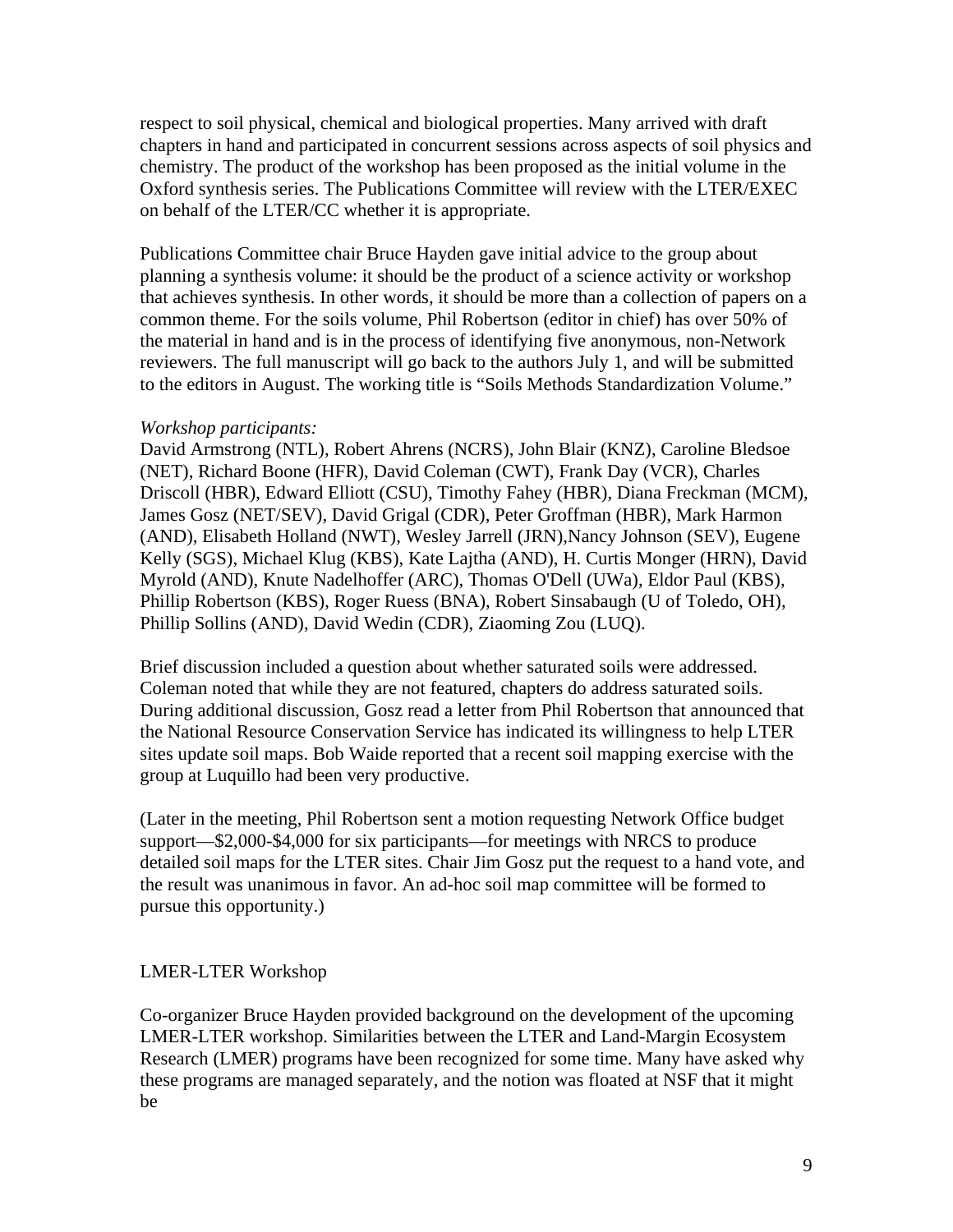beneficial for both programs if LMER sites were converted to LTER sites. Since such a merger requires considerable study and community discussion, a proposal was submitted to NSF for a workshop to consider a common future for the two programs. The proposal was funded and 24 people have been identified who might serve to valuate the issues involved. Due to the extended government furlough the workshop was postponed, but it has been tentatively rescheduled for July. Hayden and co-organizer John Magnuson are finalizing a date and location.

Hayden noted that this exercise is extremely important in terms of the potential for bringing new sites on board. Some of the issues the workshop will address include defining what is expected of new LTER sites, and what extra funding would be required to bring LTER sites up to speed, in some ways, with LMER sites and vice versa. Among immediate concerns: the LMER site that was funded at a lower level than the others is up for

competition and the announcement will have to go out soon. Biological Oceanography, the NSF division which jointly funds the LMER Program, has different concerns than DEB; namely, what to do with the long-term datasets already developed under LMER? Clearly,

LMER-LTER Workshop, continued

Scott Collins noted, there are long-term issues in coastal areas that could benefit from long-term funding. With respect to this activity, he noted that the LTER community needs to readdress the issue of new sites coming on board, and how the Network can best offer its support. James Gosz suggested this might be a topic to explore at the fall LTER/CC meeting.

### LTER-NASA Standardization Workshop

John Vande Castle (NET) reported briefly on the upcoming May LTER-NASA standardization workshop led by Warren Cohen (AND) that will help to kickoff a study (involving 14 LTER sites) that is partially funded by NASA's Terrestrial Ecology Program in the Office of Mission to Planet Earth. The present NASA commitment is for \$4 million over three to four years, with the potential for additional support. Vande Castle noted that current information on the LTER-NASA collaboration is accessible via the Network web at *http://lternet.edu/nasa*. Included is information on the sun photometer activity, which started as a way to generate satellite data for the sites and now is a major part of the NASA AERONET program. He also provided information on NASA Global Land Cover Test Sites (includes LTERs) put together by Ken McGuire (MCM), which is now accessible via the same location at the Network web site. Future LTER-NASA activities include calibrating TM data, investigating TM calibration, and generating the distribution of sites using NASA scenes and AVHRR data.

Biodiversity Workshop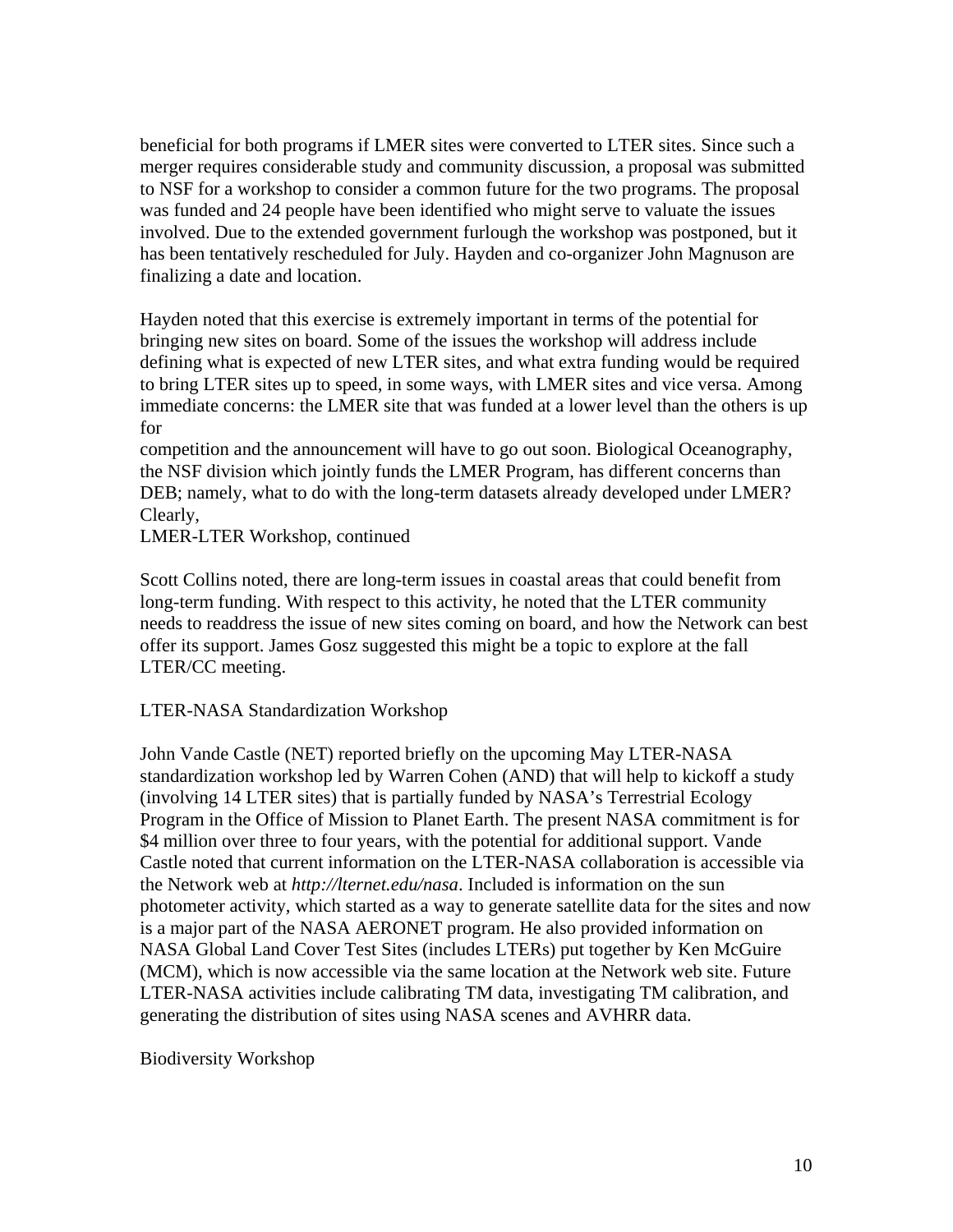Bob Waide (LUQ) reviewed how the Biodiversity effort had begun and reported on the status of the effort since the Cedar Creek LTER/CC meeting last fall. From a suggestion that the Luquillo LTER, as a tropical site, should carry the banner for biodiversity, Waide volunteered to run a workshop on the topic at the last LTER meeting, and then agreed to lead the writing of a proposal to NCEAS, which was funded. Now the effort may extend to as many as three books, and possibly a video. To date, 11 sites have submitted the species lists that all sites agreed to provide for a common electronic document following the October workshop. Those still outstanding are due no later than May 15. The final details of the NCEAS-funded workshop (Waide & Willing), scheduled for September 10- 17, 1996, are coming together. The products being considered include submission of an overview to *BioScience*, and a proposal (suggested by Judy Meyer, CWT) to support an annual review of the data and analysis. A biodiversity and productivity synthesis volume is a possibility, but depends on workshop outcomes. The workshop format will include three

meetings:

1) The first meeting will involve the full group (a representative of each site and six outside participants, one to two with statistical analysis expertise), which will meet for five days. The smaller group will meet for two additional days, and subgroups will meet to answer specific questions (see preliminary questions below) to come out of the workshop.

2) The second meeting (to be scheduled), will include three days of critical evaluation of results and will involve outside experts with whom to test ideas developed in the first meeting.

3) At the third meeting (probably April 1997), the four principals will work on any book that may result.

Organizers will send out a questionnaire to gather information about site datasets and mechanisms controlling biodiversity at sites, and site representatives will be required to do some pre-workshop reading and data preparation. Each will also be asked to search the literature for their site system and send ahead information on published datasets. They will

*also be asked to look across the broadest scale possible to include non- LTER data.* 

*Possible outside experts* (additional names were solicited for broader representation): Gary Mitteback—aquatic organisms Sam Scheiner—plants Terry Chapin—arctic herbs Mike Huston—plants, forests and old fields Sarah Spaulding—nematodes, algae Mike Rosenzweig—small mammals Stuart Pimm—birds Matt Lafield—algae, aquatic invertebrates Steve Hubbbell/Rich Condit—tropical trees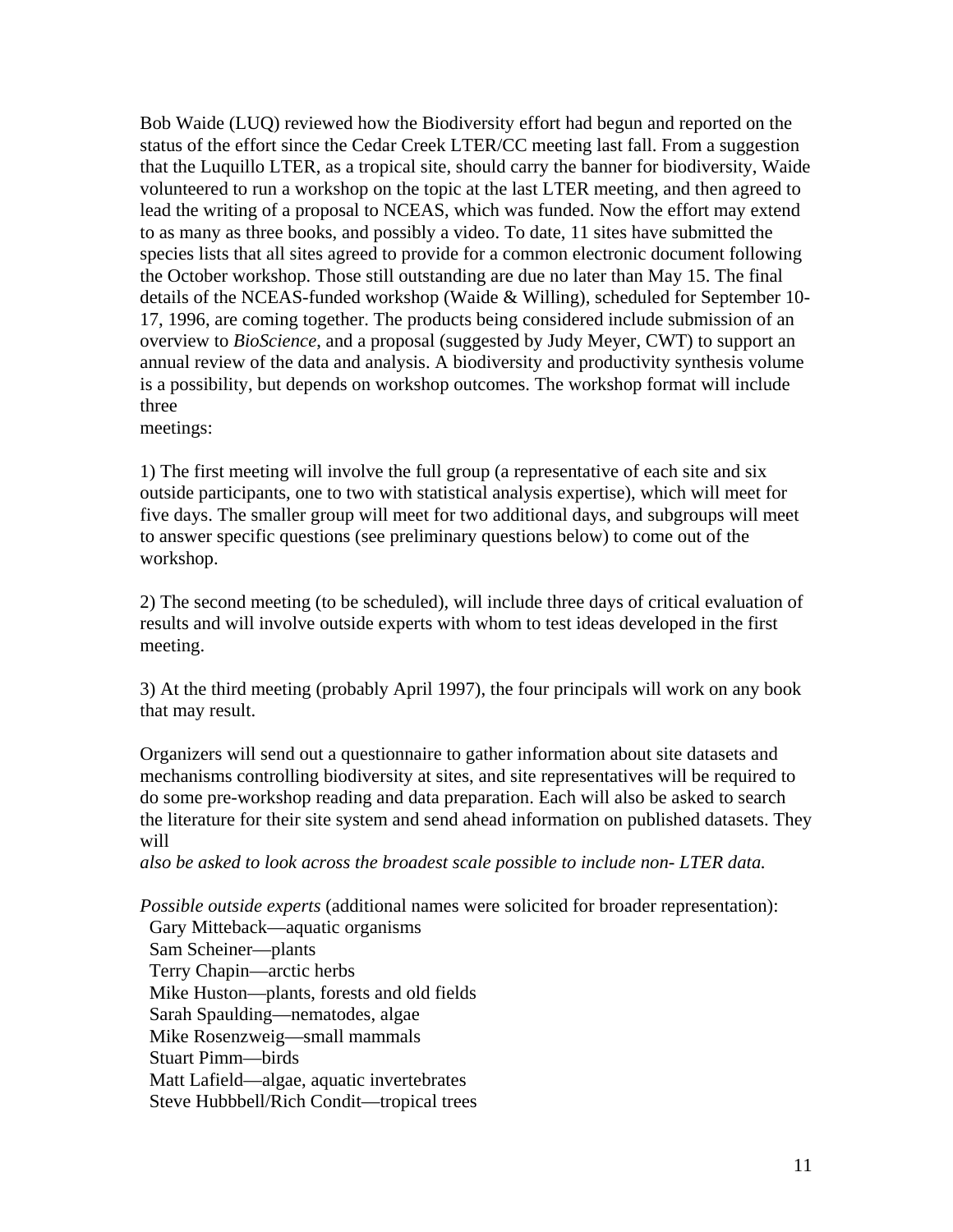John Moore—microorganisms Bill Tonn—fishes Bob Haskins—birds

*Workshop Questions:*

- What is the shape of the relationship between productivity and biodiversity?
- Are patterns consistent among systems? Among trophic levels?
- Are there different mechanisms (including disturbance) controlling
- biodiversity at different points along the productivity gradient?
- What is the spatial scale of diversity in these systems?
- Do spatial patterns shift from low to high productivity?
- How does diversity respond to manipulated increases in productivity?
- What kind of experiment would we design to test the mechanisms underlying the relationship between productivity and diversity?

# **ESA FLED REPORT**

Kay Gross (KBS), chair of the ESA Future of Long-Term Datasets ad-hoc committee, distributed copies of the final FLED documents and reported that the committee was now dissolved. She thanked the LTER community for their participation in the effort and noted that an additional copy of the two volumes was mailed to each LTER site. Volume I contains the text of the summary, and Volume II is a directory of organizations that collect or maintain long-term datasets, including contact information, web page addresses, a list of individual collections, and an annotated bibliography. The full set will soon be on the ESA home page (*http://www.sdsc.edu*). A second committtee may be formed to look at data sharing and archiving. Gross is presently preparing a final report to the Mellon Foundation, which funded the effort, and she invited comments from the LTER/CC to include.

Kay Gross suggested that continuing LTER support and participation might include: 1) providing information on locating and using existing sources of ecological data, 2) establishing and maintaining a home page with links to various sources of ecological data (possibly cooperating and supporting the efforts of other agencies), and 3) educating ESA members as to how to use and contribute to these data. Funding would likely be through Systematics at NSF, but alternative sources of funding would also need to be identified. (Mellon and other foundations and agencies tend to support collection, but not archiving). LTER might establish a gatekeeper to prioritize data to be archived and ensure that use and access information are not lost (see the metadata recommendation developed by committee member Bill Michener, Vol. I), to adequately document data and standards, and to promote incentives to document data and make it widely available.

The FLED Committee endorsed using a system of accession numbers and made recommendations as to how to cite datasets. With regard to data sharing and coordination issues, LTER may want to lend its support to an ESA demonstration project funded by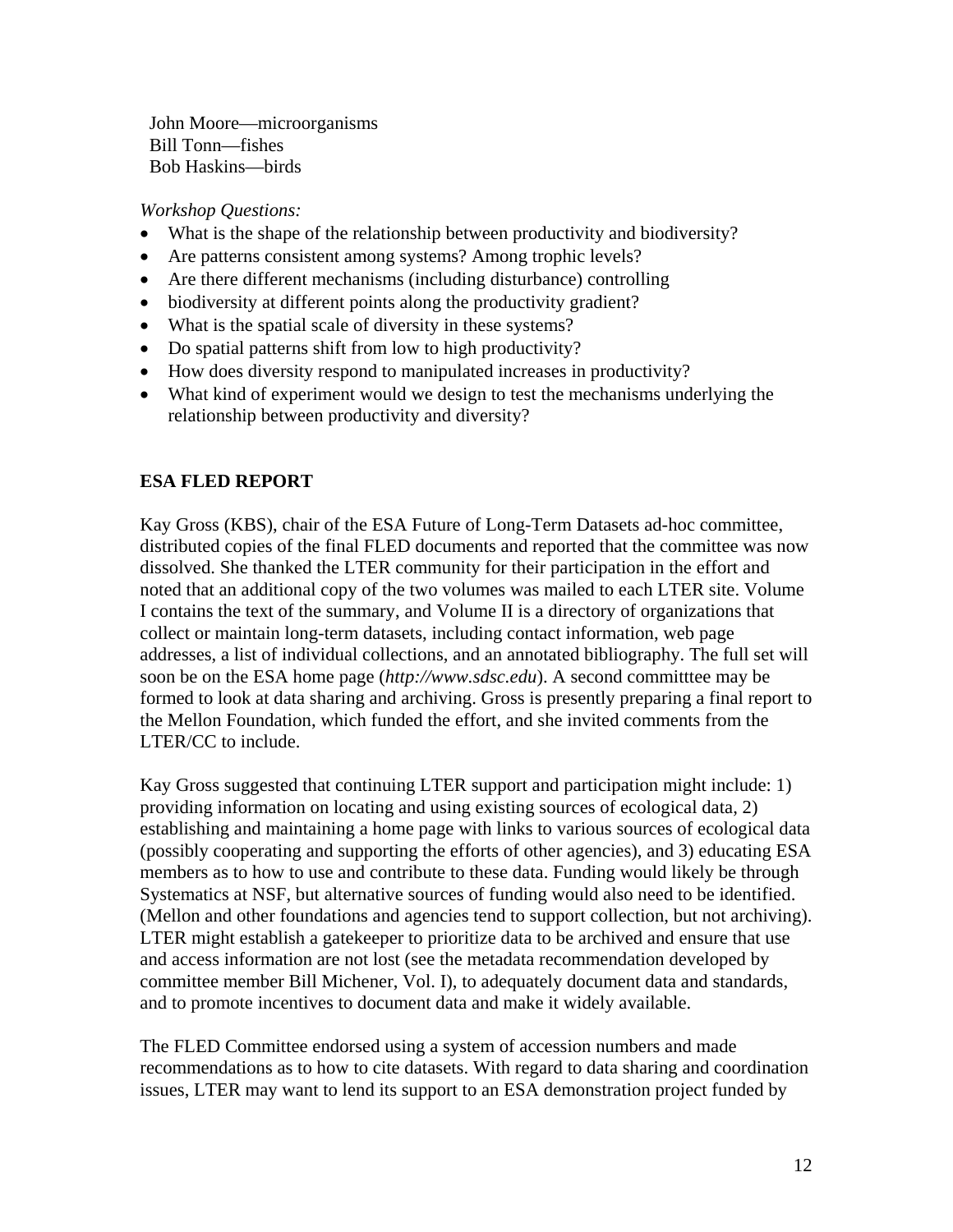NSF's Biological Instrumentation and Resources and encourage the Ethics Committee of ESA to renew its Code of Ethics to include explicit language that addresses data sharing and collection and intellectual property protections. LTER can also promote interactions and collaborations between ecologists and scientists in other disciplines (such as systematics), perhaps by sponsoring workshops to highlight the differences, and support efforts by other disciplines to increase funding for biological collections.

During discussion of a possible role for LTER in the implementation of the recommendations in the FLED report, Kay Gross offered to take to ESA any LTER recommendation or expression of support or participation. Instead, Jim Gosz suggested that he draft a letter on behalf ot the LTER/CC offering LTER's services to ESA and send it to lead PIs via e-mail to solicit their comment. The LTER/CC unanimously endorsed this proposal. The letter will include an argument for the national need of an ecological archive, information on LTER site archeological datasets, and an expression of concern about data sharing and citation issues.

Scott Collins noted that if this activity is important to the community, they will have to find a way to support it. NSF and other agencies prefer to provide developmental support; maintenance costs will have to come from the community itself, perhaps via membership and user or subscriber fees.

# **NATIONAL ENVIRONMENTAL MONITORING & RESEARCH NETWORK**

Chair Jim Gosz reported on the status of the National Environmental Monitoring and Research Network, which is being formed with residual money from the widely criticized and now defunct EPA/EMAP effort. The NEMR activity, which evolved out of an NAS committee evaluation of EMAP, proposes to use an all-agency effort (NPS, EPA, NSF, etc.) to develop a national capability to access national conditions and trends. He passed out a report on the initial meeting held in Washington, D.C., attended by Gosz and Bruce Hayden, which was a first attempt to draft an NEMR framework. The next meeting of the interagency committee (June) will be national in scope, and will be chaired by Jerry Melillo. Jim Gosz displayed a pyramid-shaped figure to illustrate the hierarchical approach being taken:

**Index Sites**

*100 LTER-like sites.* This would be the research arm or branch where mechanistic understanding of the causes and effects of how systems function is explored. One objective would be first to identify these index sites (size not defined), then move up to a finer scale and more intensive research, using the results to understand trends at regional and

continental scales.

# **NEMR, continued**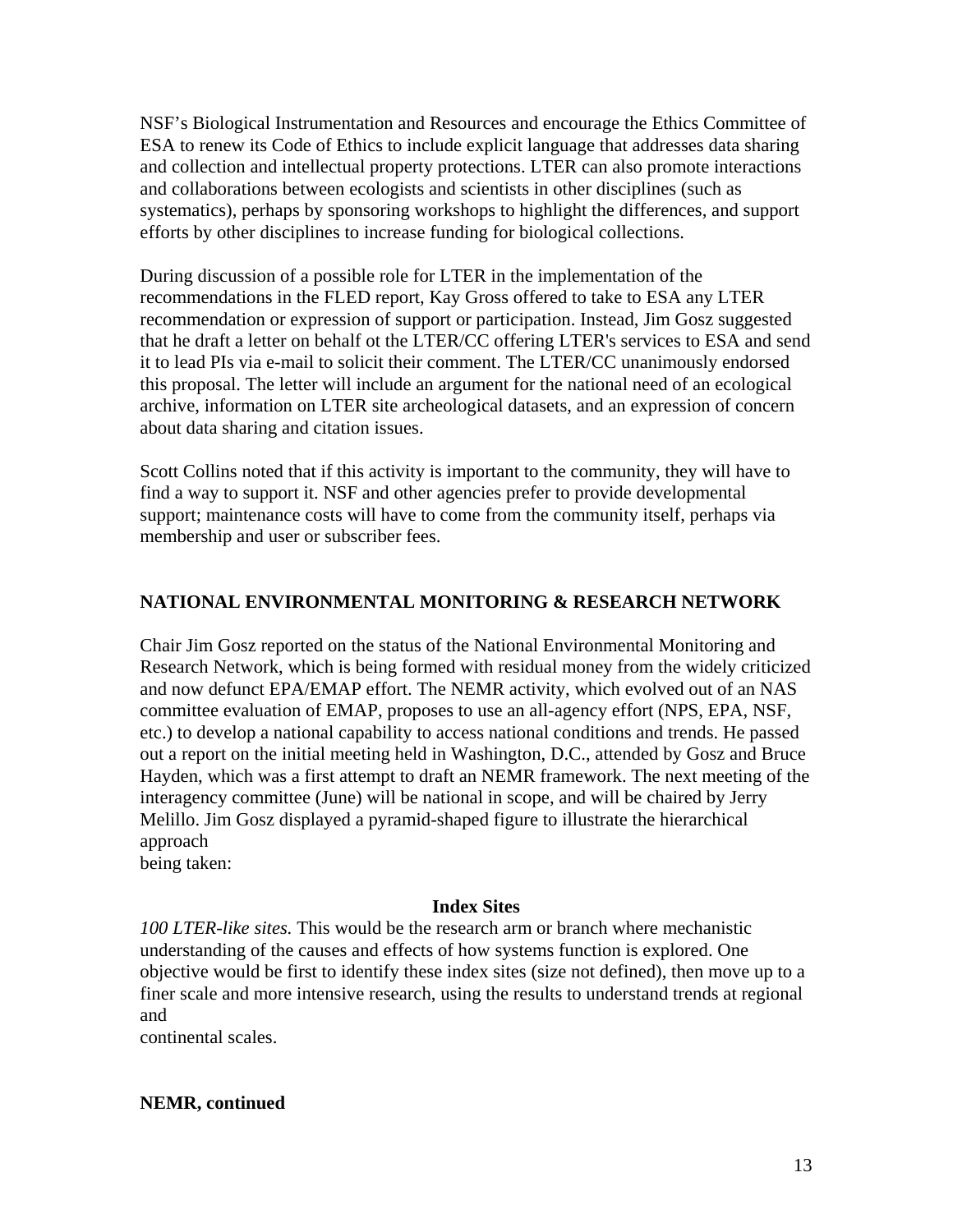## **Regional Scale**

*1000 sites spread out over the country* to monitor key indicator variables and identify trends, processes, and keystone species, etc.

### **Continental Scale**

*Complete or continuous spatial coverage of the entire country*.

Since LTER operate like index sites, the NEMR effort provides an opportunity to educate agency participants about the LTER Program and research component, and for LTER to play a lead role. The LTER concept was received favorably at the first meeting. Hayden and Gosz will continue to keep the LTER/CC informed, but also invited names of good candidates for participation in the next meeting, with enough lead time for adequate communication and education.

# **April 26**

## **OXFORD CONTRACT, continued**

The LTER/CC revisited the Oxford contract issue after having had the opportunity to review the language and terms recommended the previous day by Publications Committee chair Bruce Hayden. Hayden began the discussion by reporting that, in light of the issues raised by Oxford's new proposal regarding electronic publications, the EXEC recommended that a standard print contract with no electronic publications rights included be pursued. (A hand vote was taken and resulted in unanimous support.) The original contract allowed more flexibility and the opportunity to address this area as the implications of new technological developments become known. For example, LTER may want to use developing technologies to develop model animations and display model results. It was generally agreed that further delay in the contract negotiation process should be avoided to prevent possible impacts on existing Oxford site volume agreements.

1. A motion was advanced to authorize Bruce Hayden and Jim Gosz (LTER contract signatories) to negotiate a standard contract with Oxford based on the original document and consistent with site synthesis volumes now in effect*.* (*The motion carried unanimously.*)

2. A second motion was advanced that over the next six months Bruce Hayden and Jim Gosz would negotiate with Oxford to develop an addendum to the publications contract to cover electronic media and report back to the LTER/CC*.* (*The motion carried unanimously*.)

Kay Gross (KBS) suggested that the ESA publications office be contacted to benefit from their recent comprehensive research into electronic publications issues. Bruce Hayden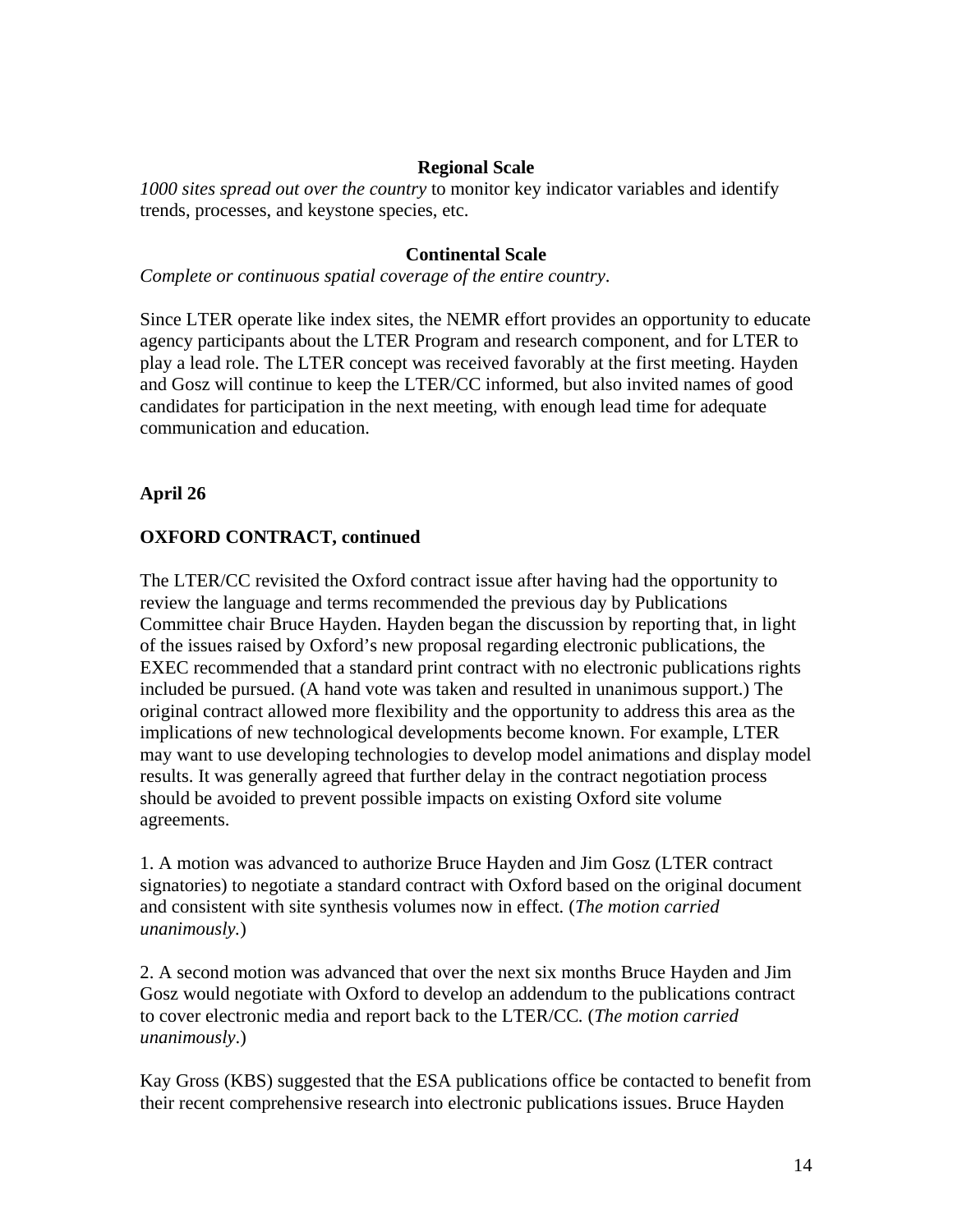noted that any and all ideas and/or referrals that might help to move the effort along are welcome. Finally, he noted that Bill Lauenroth (SGS) had expressed some concerns about the quality of recent Oxford science publications, which he was asked to share with the Publications Committee.

## **NETWORK OFFICE PUBLICATIONS**

New Directories

Stephanie Martin (NET) provided a brief review of the goals and objectives of the existing Network Office print and online publications program, including the categories of publications produced and/or picked up and added to form a numbered series at the request of the LTER/EXEC and CC in 1990. She distributed a new set of network slides (one per site) and a sample CD of the loaner slide set maintained at the Network Office, noting that a similar CD could be prepared for each of the sites at minimal cost and/or that the slide set images could be archived online. The images have been collected from a number of sources and, in some cases, prior permission would need to be approved for this use.

The present Network Office budget includes funding for an updated personnel directory and an updated site directory, both of which were initially expected to include a section on international LTER sites. It was decided that the site directory will include U.S. LTER sites with maps showing other countries that have organized LTER efforts. Stephanie showed

examples of the different approaches LTER has taken to site directories, from the original pamphlet-sized directory (1988) to the 1991 edition (with chapters on each site originally prepared for the 1991 All Scientists Meeting) to the present eight-page brochure to a "pocket-sized" model from another program. She recommended the last example as the most portable and versatile of these for a public information piece, as well as the least expensive for color production.

After discussion, the group decided that as a first priority Stephanie should update the existing color brochure, which they agreed has been the most useful and versatile of existing program literature, and that at a later time—possibly under the new Network Office proposal—the possibility of preparing a pocket-sized booklet with additional information on the sites should be pursued. They also decided to rework the language describing the overal program.

Information for an update of the Network personnel directory was recently requested by Rudolf Nottrott. As with past updates, once the process of collecting the additions and changes and entering them into the existing database is completed, Stephanie will produce a printed version and update the organizational information. Interim changes are made as they are submitted, so that the most current information is available online. The directory was initially intended for distribution just to personnel in the database but, by popular demand, the directories are now distributed in limited numbers outside LTER.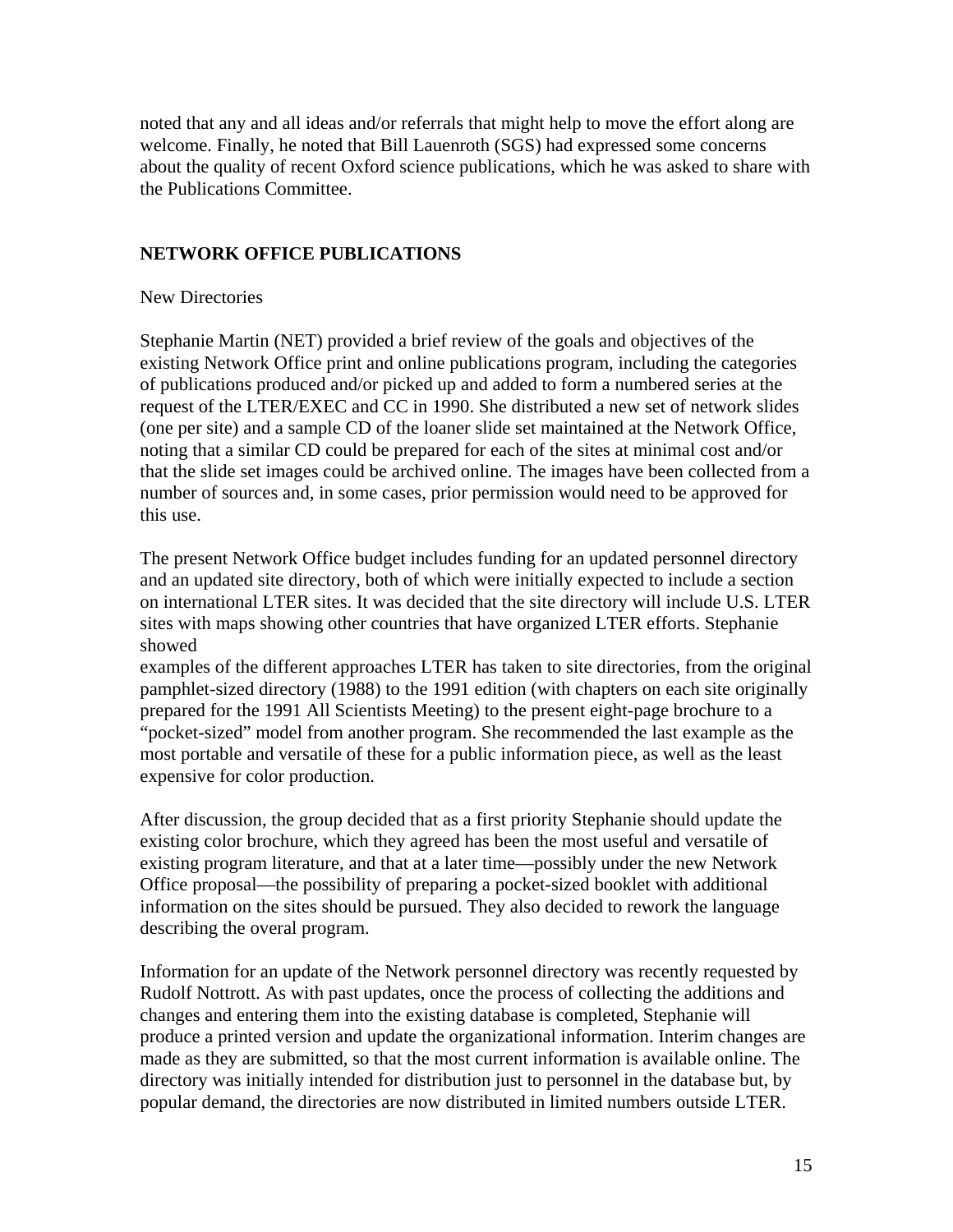Ray Smith (PAL) commented that, when his site joined the Network, he found the personnel directory to be the most useful introduction.

# Informal Publications

In reviewing a recent request from Mark Harmon (AND) that the Network Office publish abstracts from a scientific exchange with Russian collaborators, the LTER/EXEC decided to change existing policy with regard to informal publications. They saw this request from an individual proposing that the Network Office publish material from an effort that was not initially Network-organized or endorsed as being qualitatively different from proposals received in the past. The request, along with the increased use of electronic publication, prompted the Committee to review the past policy with regard to printing and distributing informal reports through the Network Office. Chair Jim Gosz submitted the following policy language for LTER/CC approval:

"Activities promoted, facilitated or otherwise supported by the Network are eligible for publication in summary form electronically. Hard copy publication is the responsibility of the PI unless specifically determined by the LTER Executive Committee." (*The new policy was unanimously approved*.)

Jim Gosz directed the Publications Committee (Bruce Hayden and Stephanie Martin and possibly others) to develop a template to be used for informal publications selected for online distribution.

# **SITE ACRONYMS**

(*Background:* Three-letter site acronyms drawn from full site names were developed and approved by the LTER/CC in 1989 in advance of the preparation of a complete Network personnel database and the establishment of the electronic mail forwarding system and electronic mail groups. They have been used as a shorthand reference for the sites in most Network-level activities and communications since.)

Jim Gosz reported that the Network Office discovered that the Central Plains site had changed its name and acronym (to Shortgrass Steppe, SGS), impacting several Network databases and both print and online information developed and maintained by the Network Office. Noting that implementing such changes take time and expense, Gosz asked whether any other sites were considering such a change so that, if so, the necessary updating work could be completed at the same time for inclusion in the upcoming personnel directory update. No other sites reported considering a name change. Ray Bero (NET) will be implementing the change across the electronic networking system, and Stephanie Martin will implement changes in those areas of the Network Office web and gopher site she manages.

SGS co-PI Bill Lauenroth informed the group how the change to SGS came about: The site recently increased its area nearly tenfold under its renewal proposal by agreement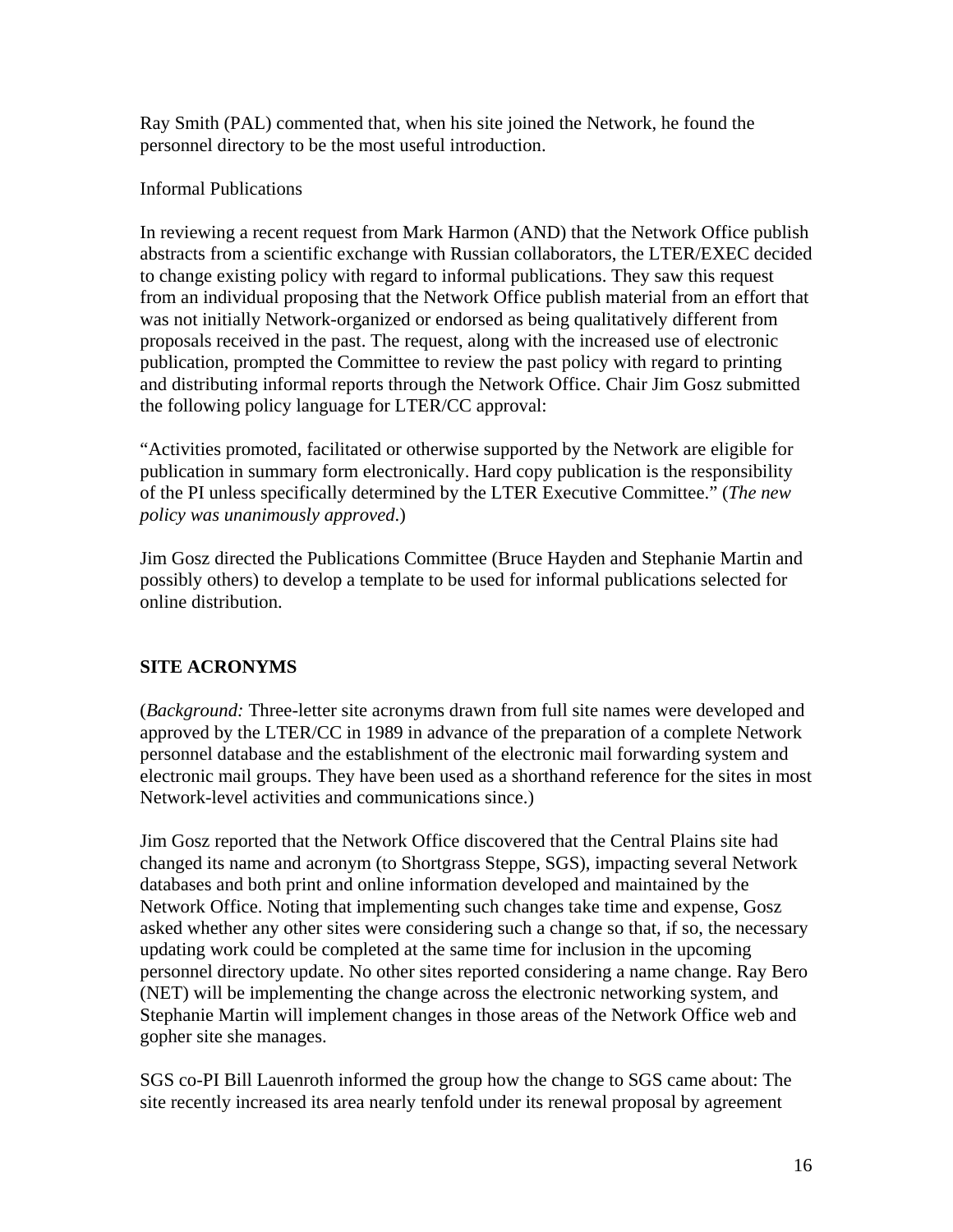with the U.S. Forest Service and "Central Plains" was no longer accurate. They wanted to provide USFS and the Agricultural Research Service with the recognition they need, while moving from a place name with institutional implications to a more "biomic" name.

# **INTERNATIONAL LTER (ILTER)**

Chair Jim Gosz reported that there are more opportunities for international exchange than the Network can handle. There has been a lot of activity on the ILTER front over the last several months, including recent exchanges with Czech scientists (who visited NSF and LTER sites) and Spanish, Portuguese and Moroccan scientists (an LTER-LMER contingent visited Iberian sites) illustrated the receptivity to the LTER model and the wide interest in forming LTER-like networks. He noted that the LTER model is an easy one to sell abroad because it tends to complement traditional science programs. It is to LTER's advantage as well when as a result of these efforts additional funds can be leveraged for ecological science in other countries, ultimately influencing NSF's perception of the success of the LTER Program. On a program level, these activities are a good way to get the rank and file directly involved in the LTER effort; on an individual level, the different perspectives participants obtain can prove very valuable to them professionally. The ILTER vision of a global LTER network may also include cooperation with broad interdisciplinary science efforts that include provision for crosssite synthesis, such as the Global Terrestrial Observation System (GTOS).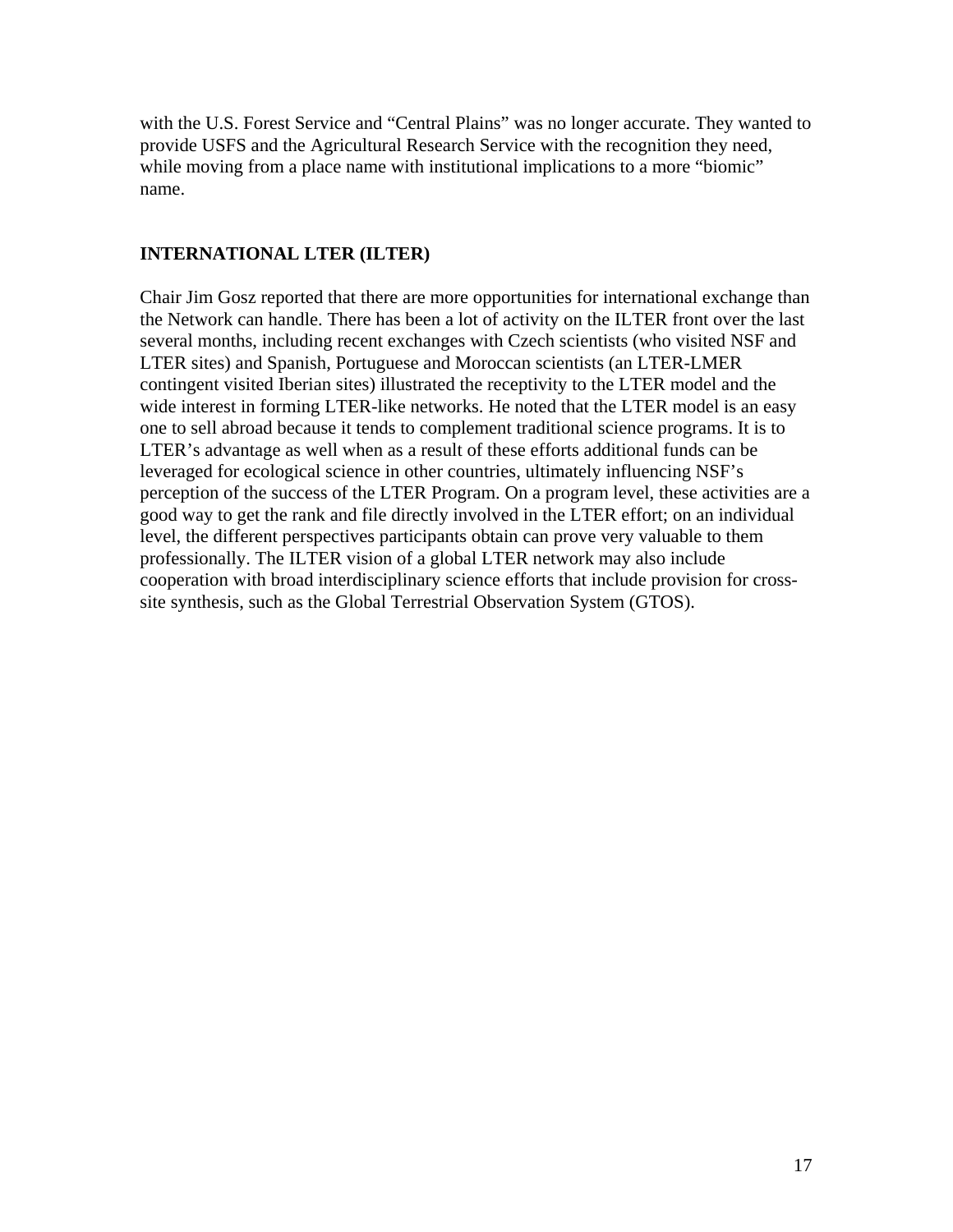# **UPCOMING INTERNATIONAL ACTIVITIES & EXCHANGES:**

**May-June 1996**—Puerto Rico, hosted by Luquillo LTER. Brazil is the biggest player among 13 participating countries who will meet to discuss the establishment of a regional connectivity station. Jim Gosz, Rudolf Nottrott and John Vande Castle will represent the U.S. LTER Network.

**November 1996**—Costa Rica and Panama. Initial regional ILTER meeting. Jim Gosz, Jerry Franklin and Rudolf Nottrott will represent the U.S. LTER Network.

**January 1997**—Chile

**Date tba—**Mexico, jointly funded by NSF and CONYCIT. There is still room for LTER participants. Those interested should contact Jim Gosz.

**Date tba—**Japan (possibly including Mongolia), with funding from International Programs. Two Mongolian scientists are slated to tour LTER sites in May. Eight to 12 participants are presently being identified for the Japan trip. Those interested should contact Jim Gosz.

**Date tba—**Brazi**l**. NSF will provide funds for an LTER team to visit sites once they have been identified.

Jim Gosz also reported that the funds originally earmarked for a trip to **Poland** were expensed during the Czech Republic visit, but that there still may be a later opportunity to visit Poland and Slovakia.

# **BUDGET REDUCTION ANALYSIS & FUTURE STRATEGIES**

Scott Collins (NSF) provided more information on the recent site review preliminary to a discussion of the process. He noted that by design the panel included some of the same individuals as six years ago. Past discussions with the community and within NSF had shown the need to formalize and build consistency into the site review process. This round, panelists were instructed to look at the: 1) quality of science, 2) quality of data management, 3) infrastructure, and 4) site management. They were encouraged to visit relevant web sites. Collins solicited LTER/CC comment via electronic mail (*sCollins@nsf.gov*) as to what the criteria for future reviews should be, particularly from those sites just reviewed. (There may be additional site visits scheduled for the two augmented sites next year.) He suggested that sharing review comments might be helpful, but reminded the group that NSF may not provide copies of review comments to others. John Magnuson noted that North Temperate Lakes has posted its renewal proposal at its web site and that the other five sites recently reviewed may want to consider doing the same. Jim Gosz advised that it may be more beneficial to compile comments (including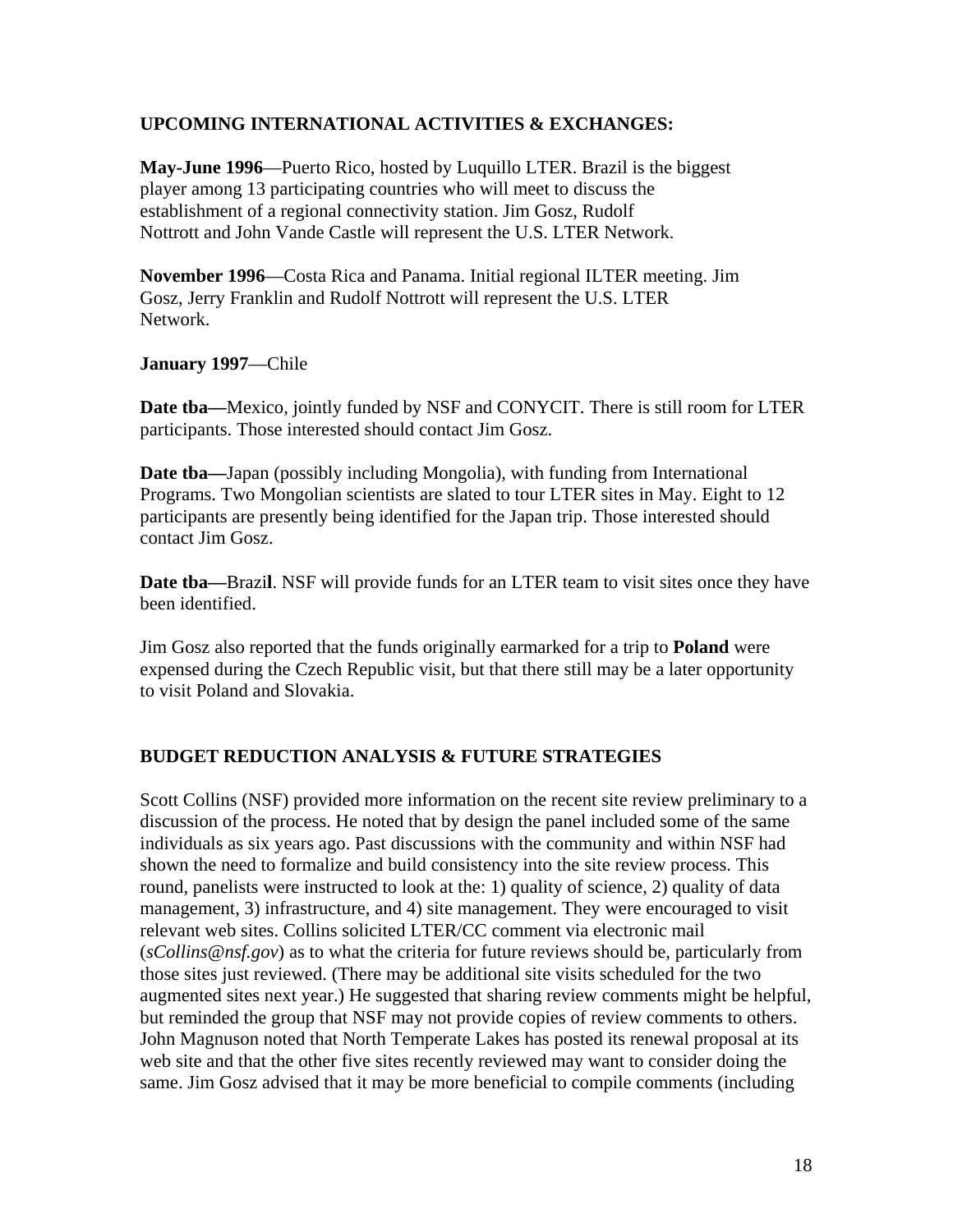from the Network Office) following the upcoming site visit, and present a more formalized report to Mary Clutter.

Collins noted that due to cost constraints NSF may have to cut the number of site reviewers in future. This has potential negative implications for sites placed on probation. It was decided that the LTER/EXEC will work with NSF to clarify this concern.

Gosz reported the results of this year's survey of the sites for information on how they handled **site budget reductions**:

| Salaries        |     |           |      |
|-----------------|-----|-----------|------|
| <b>PIs</b>      | 40% | Equipment | 10\% |
| <b>Students</b> | 25% | Travel    | 5%   |
| Postdocs        | 15% | M & S     | 5%   |

He noted that this information is useful to make the point with NSF that further reductions have to come from the science programs at the sites. Another \$20,000 will be lost due to inflation next year. The Network Office proposal was written at a 10% reduction, and the sites just reviewed had to project six years of flat funding in their proposals. Gosz asked the sites again to specify what the impacts are. Can they still adequately support the five core areas? If not, which four can they support? Perhaps a network-level effort to re-evaluate the five core areas should be undertaken. Ironically, at a time when the idea of a new urban site is in play, the innovations and new ideas have had to be the first to go at existing sites. It has become not just a question of which task to cut or eliminate, but which part of a person to cut. Collins urged the group to get this important message through to NSF, recommending that, without suggesting that a new site not be added, they might suggest bringing several sites up to enable the addition of an urban component. Jim Gosz noted that some sites already have social science pieces and that this may be the time to form an alliance with SBE. He suggested that the EXEC introduce the idea, providing examples from the augmented sites, when they next meet at NSF (tentatively January 1997).

### **1-800 NUMBER**

Chair Jim Gosz reminded the group that, as announced at past meetings, more money has been spent in support of the 1-800 LTERnet dial-up connection than was allotted in the Network Office budget and that, as a result, the number will soon be disconnected. This had become a fairness issue. Unfortunately, even after sites were presented with affordable site connection options, there have been cases of abuse, most recently by individuals formerly associated with LTER sites who have run up bills of as much as \$2,000. Sites still needing assistance in selecting among the available options may contact Rudolf Nottrott (NET) for assistance.

### **STANDING COMMITTEE REPORTS**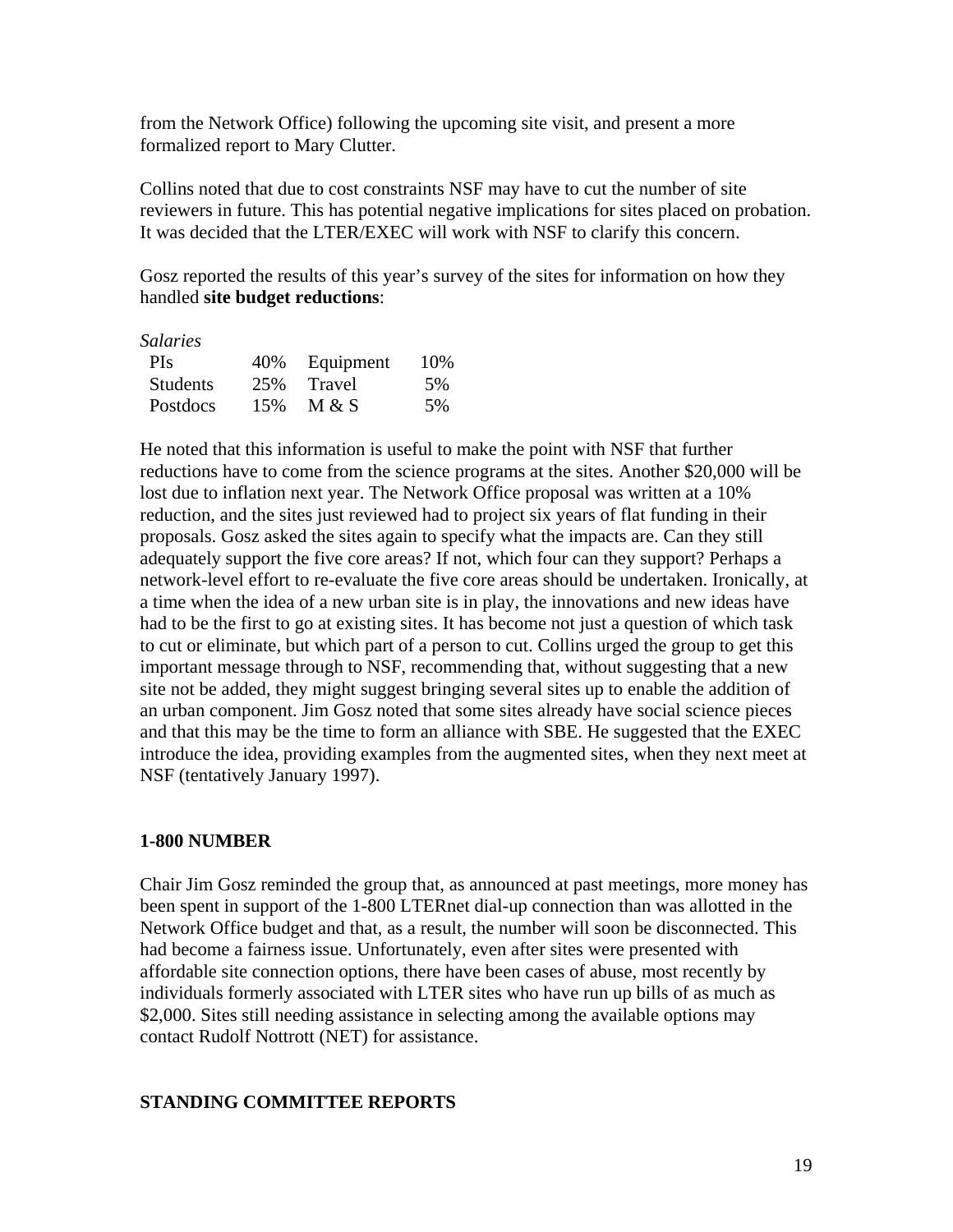### Graduate Student Committee

Committee co-chair Reed Perkins (AND) reported the results of the most recent Student Travel Award supported through the Network Office budget. He noted that he had met with Chair Jim Gosz to better define and coordinate the process and procedure for obtaining and reporting on the awards. This time, just one proposal was received, although funding for

three (at \$1,500 each) was available. Perkins asked for the Pis' assistance in getting the word out about these awards to students at their sites, acknowledging that this competition had only been announced to students.

The LTER/CC discussed possible solutions to the apparent declining awareness or interest among students. Perkins noted that most students donot identify with the Network, and that when he solicited comment to shareat the meeting, there were few responses except that several lamented thedemise of the all scientists meetings. The opportunity for students to meet at the annual ESA mixer provides the opportunity for social interaction, but little opportunity to learn about long-term ecological research. Jim Gosz noted that the entire Network laments the loss of the all scientists meetings, but that they were not popular with reviewers. The challenge remains to find a way to involve non-LTER scientists and correct past impressions in the larger community that they were expensive and clubbish.

Peter Reich (CDR) suggested that perhaps fewer, more major awards allowing work that tied in with a student's thesis could be offered, and Jim Gosz responded that these awards were designed to provide travel support only for student intersite comparisons and that NSF does not favor the Network Office funding research. David Foster (HFR) reminded the group that some sites have site-based awards. Harvard Forest and the Shortgrass Steppe site, for example, both offer \$3,000 annually.

An idea suggested by John Magnuson (NTL) to develop a proposal for a topic-focused "traveling educational tour" for, say, five students to visit five counterpart sites was well received. Funding might be available from NSF's Education division or through special grants such as the Graduate Research Training Grant program. Magnuson offered the example of the student exchange program developed jointly by the University of Wisconsin-Madison (Magnuson) and the University of Washington (Bob Naiman) funded through GRTG: six students from each institution spend six months at the other institution to broaden their experience. Reed Perkins was asked to poll the student community for additional ideas and to report the results to the LTER/EXEC for possible action.

### Climate Committee

Bruce Hayden distributed a preliminary proposal to use long-term climate data for a workshop on long-term reconstructions of past climate ecosystem interactions. He invited comment via electronic mail (*bHayden@LTERnet.edu*).